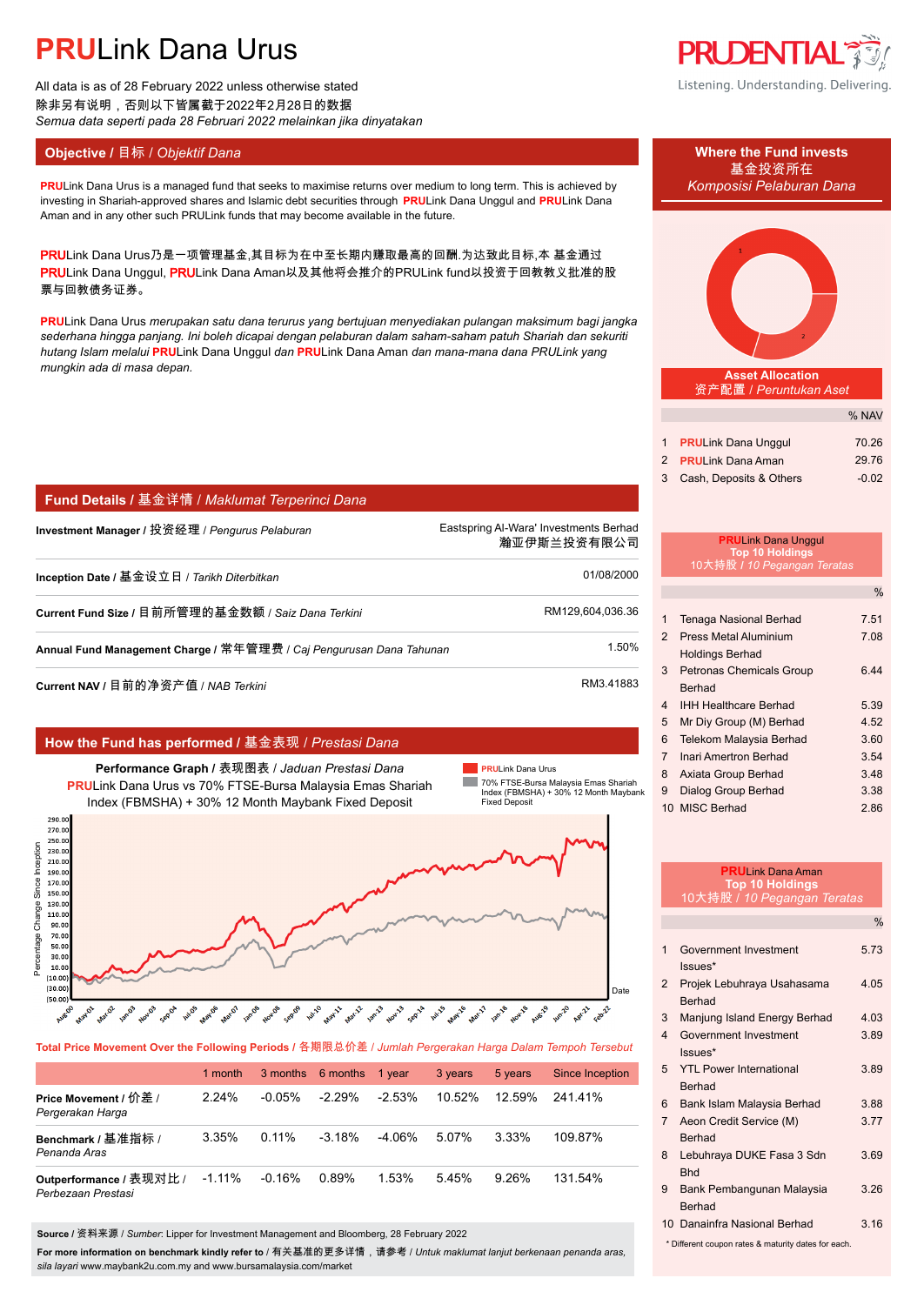All data is as of 28 February 2022 unless otherwise stated 除非另有说明,否则以下皆属截于2022年2月28日的数据 *Semua data seperti pada 28 Februari 2022 melainkan jika dinyatakan*

#### **Monthly Update /** 每月简报 / *Peningkatan Bulanan*

#### **Market Review /** 市场回顾 */ Tinjauan Bulanan*

#### **Equity /** 股票市场 */ Ekuiti.*

Malaysian equity markets closed higher in February despite volatility in global markets due to expectations of the US Federal Reserve tightening and Russia's invasion of Ukraine. Equity markets in Malaysia were buoyed from a rally in the plantation sector benefiting from the record high CPO prices that ended the month at RM7600/MT, whilst Brent crude oil prices hit USD109/bbl. The 4Q21 results season was stronger than expected as corporates benefitted from higher commodity prices (CPO and crude oil) and better sales following the lifting of the interstate travel ban in Oct 2021.

The FBM Emas Shariah Index gained 548.49 points in February to close at 12, 117.59 points, up 4.74%. The FBM Small Cap Shariah index gained 4.87 % for the month and in line with the FBM Emas Shariah Index.

尽管全球市场因美联储收紧政策预期和俄罗斯入侵乌克兰而走势波动,马来西亚股市于2 月份收高,多谢种植领域涨势推动。原棕油价格以每公吨7600 令吉的历史新 高结束检讨月份下的交易,布伦特原油价格也触及每桶109 美元的水平;激励种植领域高奏凯歌。2021 年第四季度业绩季节表现较预期强劲,归功于企业在原棕油和 原油等商品价格走高下受惠,以及销售在跨州限制于2021 年 10 月取消后提高。

#### 富马回教全股项指数于2月份扬升548.49点或4.74%,以12.117.59点挂收。富马回教小资本指数月内上涨4.87%,与富马回教全股项指数走势一致。

*Pasaran ekuiti Malaysia ditutup lebih tinggi pada bulan Februari walaupun volatiliti di pasaran global yang disebabkan oleh jangkaan pengetatan Rizab Persekutuan AS dan pencerobohan Rusia ke atas Ukraine. Pasaran ekuiti di Malaysia disokong oleh peningkatan sektor perladangan yang mendapat manfaat daripada harga rekod minyak sawit mentah (CPO) yang berakhir pada bulan tersebut pada RM7600 setan metrik, manakala harga minyak mentah Brent mencecah USD109 setong. Pelaporan perolehan 4Q21 lebih mantap daripada yang dijangkakan apabila sektor korporat mendapat manfaat daripada harga komoditi yang lebih tinggi (minyak sawit mentah dan minyak mentah) dan jualan yang lebih baik berikutan penarikan larangan perjalanan rentas negeri mulai Oktober 2021.*

*Indeks FBM Emas Shariah naik 548.49 mata pada bulan Februari kemudian ditutup pada 12,117.59 mata, naik 4.74%. Indeks Indeks FBM Emas Shariah meningkat 4.87% dalam bulan tinjauan, sejajar dengan Indeks FBM Emas Shariah.*

#### **Fixed Income /** 固定收益市场 */ Pendapatan Tetap*

*.* The Jan FOMC meeting minutes confirmed an increase in hawkishness as most officials viewed a faster pace of the federal funds rate hike was warranted on inflationary risk although no policy path was committed. The policymakers also noted the importance of retaining the flexibility in balance sheet reduction. The Jan 2022 inflation and core inflation of 7.5% YoY and 6.0% YoY prompted investors to project a more aggressive policy response from the Fed but yields have retreated from the peak on the Ukraine-Russia war. Separately, Fed Chair Powell said he is supportive of a 25bps hike in the upcoming FOMC meeting and did not rule out the possibility of larger than 25bps hikes later in 2022, while stressing the importance of being nimble in response to new data given the unfolding conflict in Ukraine.

Malaysia registered a 3.6% YoY GDP growth in 4Q2021 (3Q2021: -4.5% YoY) despite the estimated RM6.1b impact of floods in Dec 2021 (0.04% of GDP), bringing the 2021 full year GDP growth to 3.1% YoY on a broad-based recovery (2020: -5.6% YoY). More importantly, the strong rebound in 4Q2021 has brought GDP closer to pre-Covid levels and is expected to continue into 1H2022 amid capex recovery, strong external demand and further acceleration in the re-opening of economic activity and international borders as the government further relaxes Covid-19 SOPs.

Separately, Fitch Ratings reaffirmed Malaysia's sovereign rating at BBB+/Stable in Feb 2022 on the back of the country's strong and broad-based medium-term growth with a diversified export base that balances Malaysia's high debt level , lingering political uncertainty and limited budgetary flexibility.

As widely expected, Bank Negara Malaysia ("BNM") kept its Overnight Policy Rate unchanged at 1.75% at its Mar 2022 meeting. Globally, BNM noted that the overall recovery trajectory remains on track and more countries will transition to endemic management of Covid-19 but noted that inflation in many economies will remain elevated. Domestically, BNM indicated that growth will strengthen in 2022 on expansion in global demand, higher private consumption amid the improved labour market and targeted policy support as well as the expected reopening of international borders. However, these favourable factors appear to be moderated by the military conflict in Ukraine which is viewed as a "key risk" to global growth. Meanwhile, BNM expects inflation in Malaysia to remain moderate in 2022 although core inflation is set to normalise to around its long-term average. BNM continued to warn that the inflation outlook is subject to global commodity prices and prolonged supply-related disruptions.

Malaysia's MGS curve ended steeper in the month of Feb 2022. The yields of the 3-year and 10-year MGS declined 11bps and 1bp respectively to close at 2.71% and 3.67% while the yields of the 5-year and 15-year MGS rose 2bps and 3bps to close at 3.29% and 4.06% respectively. Meanwhile, yields of MGII closed mixed with yields of the 3-year and 15-year MGII declining 10bps and 14bps respectively to end the month at 2.81%, and 4.05% respectively while the 5-year and 10-year MGII closed the month higher at 3.43% (+16bps MoM) and 3.73% (+3bps MoM) respectively.

美联储公开市场委员会(FOMC)1月份会议纪要释放了更多鹰派信号。尽管当局没有对政策路径作出承诺,大部分官员认为,鉴于通胀风险,美联储加快联邦基金利 率的上调步伐是合理的举措。政策制定者还指出,保持缩减资产负债表的灵活性是至关重要的。2022 年 1 月通胀和核心通胀按年分别增长7.5%和6.0%,投资者预测 美联储将采取更积极的政策反应,但收益率已从乌克兰-俄罗斯战争的峰值回落。另一方面,美联储主席鲍威尔表示支持在即将召开的 FOMC 会议上加息25个基 点,同时不排除在 2022 年晚些时候升息超过 25 个基点的可能性,并强调鉴于乌克兰冲突不断扩大,该局必须灵活应对新数据。

尽管2021年 12 月发生的全国大水灾造成约61亿令吉的经济损失(占国内生产总值的0.04%),马来西亚 2021 年第四季度GDP按年增长3.6%(2021年第三季度:按 年-4.5%),使 2021 年全年经济在基础广泛的复苏下按年增长 3.1%(2020 年:按年-5.6%)。更重要的是,2021 年第四季度的强劲反弹使GDP 更接近疫情前的水 平,势头预计将持续到 2022 年上半年,归功于资本支出复苏、外部需求强劲以及政府进一步放宽新冠疫情标准作业程序,进一步加速经济活动和边境重新开放。

另外,惠誉评级在2022 年 2 月重申马来西亚主权评级为 BBB+/稳定,原因是中期增长强劲且基础广泛,同时多元化的出口基础平衡了马来西亚的高债务水平、挥之不 去的政治不确定性和有限的预算灵活性。

马来西亚国家银行("BNM")一如预期在2022年3月的会议上保持隔夜政策利率不变在1.75%。在全球范围内,国行指出,整体复苏轨迹仍处于正轨,更多国家将新冠 肺炎转为地方性流行病,但指出许多经济体的通胀率仍将居高不下。至于国内,国行表示,2022年成长将增强,多谢全球需求扩大、私人消费在劳动力市场改善下提 高、针对性的政策支持以及国际边界预期重新开放。然而,被视为全球增长"关键风险"的乌克兰军事冲突似乎抵销了这些有利因素。与此同时,国行预计马来西亚通胀 将于2022 年保持温和,尽管核心通胀将正常化至接近其长期平均水平。国行继续警告称,通胀前景将受到全球商品价格和长期供应中断的影响。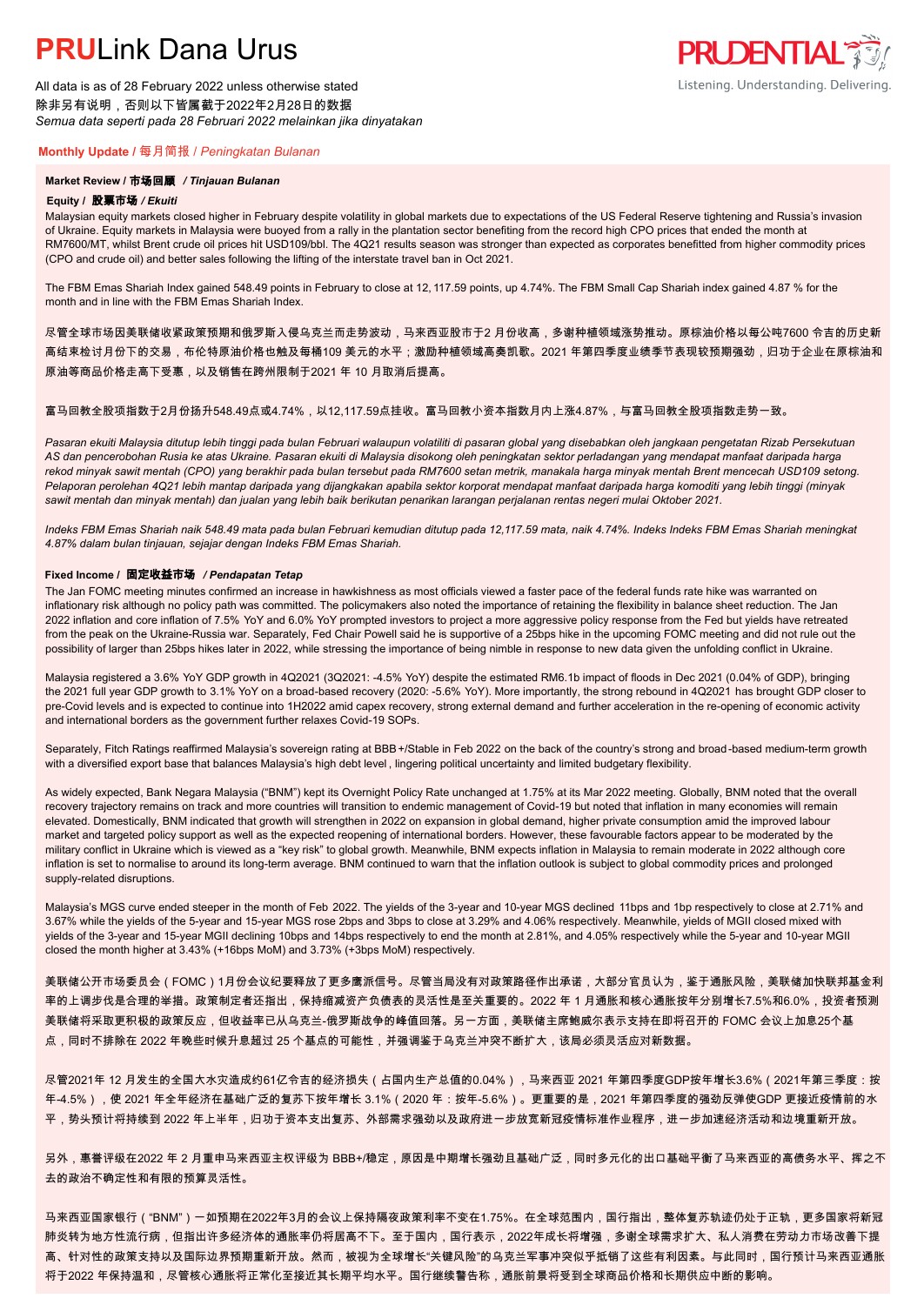

All data is as of 28 February 2022 unless otherwise stated 除非另有说明,否则以下皆属截于2022年2月28日的数据 *Semua data seperti pada 28 Februari 2022 melainkan jika dinyatakan*

2022年2月,大马政府债券收益率曲线以更加陡斜的姿态挂收。3年和10年大马政府债券收益率分别下跌11和1个基点,以2.71%和3.67%结束当月的交易;5年和15年 大马政府债券收益率则分别走高2个和3个基点,报3.29%和4.06%。与此同时,大马政府投资票据收益率起落参半,3年和15年大马政府投资票据分别走低10和14个基 点,以2.81%和4.05%挂收;5年和10年则分别走高至3.43%(按月起+16个基点)和3.73%(按月起+3个基点)。

*Minit mesyuarat FOMC Januari mengesahkan nada agresif yang semakin kuat kerana kebanyakan pegawai melihat tempo kenaikan kadar dana persekutuan yang lebih pantas mewajarkan risiko inflasi meskipun tiada laluan dasar yang pasti. Penggubal dasar juga menyatakan pentingnya mengekalkan fleksibiliti pengurangan kunci kira-kira. Inflasi 7.5% tahun ke tahun (YoY) dan inflasi teras 6.0% YoY pada Januari 2022 telah mendorong pelabur untuk mengunjurkan tindak balas dasar yang lebih agresif dari Fed tetapi hasil menyusut ekoran kemuncak perang Ukraine-Rusia. Secara berasingan, Pengerusi Fed Powell berkata beliau menyokong kenaikan 25 mata asas menjelang mesyuarat FOMC yang akan datang dan tidak menolak kemungkinan kenaikan melebihi 25 mata asas di kemudian tahun 2022, sambil menekankan pentingnya bergerak lincah sebagai tindak balas kepada data baru berikutan konflik yang melanda Ukraine.*

*Malaysia mencatatkan pertumbuhan KDNK 3.6% YoY pada 4Q2021 (3Q2021: -4.5% YoY) walaupun dianggarkan impak banjir sekitar RM6.1 bilion r pada 2021 Disember (0.04% daripada KDNK), maka pertumbuhan KDNK tahun 2021 menjadi 3.1% YoY berasaskan pemulihan meluas (2020: -5.6% YoY). Lebih penting lagi, pemulihan 4Q2021 yang kukuh telah mendorong KDNK lebih dekat pada tahap pra-Covid dan dijangka akan berterusan pada setengah tahun pertama 2022 di tengah-tengah pemulihan pengembangan modal, permintaan luar yang kukuh di samping pecutan pembukaan semula aktiviti ekonomi dan sempadan antarabangsa sebaik kerajaan melonggarkan lagi SOP Covid-19.*

*Secara berasingan, Fitch Ratings mengesahkan penarafan kerajaan Malaysia di tahap BBB+/ stabil pada 2022 Februari berikutan pertumbuhan jangka sederhana negara yang kukuh lagi meluas dengan kepelbagaian eksport mengimbangi tahap hutang yang tinggi, ketakpastian politik yang berlegar dan fleksibiliti belanjawan yang terhad.*

*Seperti yang dijangkakan, Bank Negara Malaysia ("BNM") mengekalkan Kadar Dasar Semalamannya pada 1.75% semasa mesyuarat Mac 2022. Di peringkat global, BNM menyatakan bahawa keseluruhan trajektori pemulihan berada di landasan dan lebih banyak negara akan beralih kepada pengurusan endemik Covid-19 namun menyatakan bahawa inflasi dalam banyak ekonomi akan terus meningkat. Secara domestik, BNM menunjukkan bahawa pertumbuhan akan mengukuh pada tahun 2022 ekoran pengembangan permintaan global, penggunaan swasta yang lebih tinggi di tengah-tengah pasaran buruh yang lebih baik dan sokongan dasar yang disasarkan serta jangkaan pembukaan semula sempadan antarabangsa. Namun begitu, faktor-faktor yang menggalakkan ini disederhanakan oleh konflik ketenteraan di Ukraine yang dilihat sebagai "risiko utama" kepada pertumbuhan global. Sementara itu, BNM menjangkakan inflasi di Malaysia kekal sederhana bagi tahun 2022 walaupun inflasi teras ditetapkan untuk penormalan pada sekitar purata jangka panjangnya. BNM terus memberi amaran bahawa prospek inflasi tertakluk kepada harga komoditi global dan gangguan yang berkaitan dengan bekalan yang berlarutan.*

*Keluk MGS Malaysia berakhir lebih curam pada bulan Februari 2022. Hasil MGS 3 tahun dan 10 tahun masing-masing merosot 11 mata asas dan 1 mata asas lalu ditutup pada 2.71% dan 3.67%, manakala hasil MGS 5 tahun dan 15 tahun menokok 2 mata asas dan 3 mata asas, ditutup pada 3.29% dan 4.06%. Sementara itu, hasil MGII ditutup bercampur-campur dengan hasil MGII 3 tahun dan 15 tahun masing-masing merosot 10 mata asas dan 14 mata asas lalu menamatkan bulan tinjauan pada 2.81%, dan 4.05% manakala MGII 5 tahun dan 10 tahun ditutup pada 3.43% [+16 mata asas bulan ke bulan (MoM)] dan 3.73% (+3 mata asas MoM).*

#### **Market Outlook /** 市场展望 */ Gambaran Bulanan*

#### **Equity /** 股票市场 */ Ekuiti .*

The resulting impact of the Ukraine-Russia conflict of higher commodity prices would have been slight positive for Malaysia given that Malaysia is a net oil exporting country and one of the larger exporters of crude palm oil. However, the flip side is the government finances which will be stretched even more with the much higher fuel subsidies they will now need to provide given the capped prices of RON95 and subsidized diesel prices offered at the pump. Reopening has been on track as more restrictions are being slowly lifted but continued high new Covid-19 cases daily will be a dampener on consumer behavior. Recurring destructive flood incidences in Malaysia will be negative for long term investments. Politics will remain in the limelight with the upcoming Johor State Elections, which could well have a bearing on how early the GE15 will be called. Nevertheless, the recent market corrections may provide an opportunity to accumulate fundamentally strong stocks at better valuations.

鉴于马来西亚是石油净出口国和较大的原棕油出口国之一,乌克兰-俄罗斯冲突导致商品价格上涨为大马带来轻微的利好效益。然而,另一方面,政府财政将更加捉襟 见肘;在政府为RON95汽油设定了顶价并提供柴油价格补贴的情况下,它目前需要提供更高的燃料补贴。随着更多限制逐渐解除,重新开放已步入正轨,但每天持续 高企的Covid-19 新增病例将抑制消费者行为。大马经常发生破坏性的严重水灾事件将对长期投资产生负面影响。柔佛州即将迎来州选举,使政治继续成为焦点;此发 展与第15 届全国大选举行的时间息息相关。尽管如此,最近的市场调整或提供了良机,让投资者以更佳的估值积累基本面强劲的股票。

*Impak harga komoditi lebih tinggi yang terhasil daripada konflik Ukraine-Rusia sedikit positif bagi Malaysia memandangkan Malaysia merupakan negara pengeksport minyak bersih dan salah satu pengeksport minyak sawit mentah yang lebih besar. Walau bagaimanapun pada sisi lain, kewangan kerajaan akan lebih meregang susulan subsidi bahan api yang lebih tinggi yang perlu disediakan sementelah harga RON95 yang dihadkan dan harga diesel bersubsidi yang ditawarkan di stesen pam minyak.*

*Pembukaan semula berada di landasan berikutan lebih banyak sekatan sedang ditarik balik secara perlahan-lahan tetapi kelangsungan kes baru Covid-19 setiap hari akan menjadi penebat tingkah laku pengguna. Insiden banjir buruk yang berulang kali di Malaysia akan menjadi unsur negatif bagi pelaburan jangka panjang. Politik akan kekal menarik perhatian menjelang pilihan raya negeri Johor tidak lama lagi, yang dapat memberi petunjuk kepada seberapa awal PRU15 akan diumumkan. Namun begitu, pembetulan pasaran baru-baru ini boleh menyediakan peluang untuk mengumpulkan stok yang ampuh dengan penilaian yang lebih baik.*

#### **Fixed Income /** 固定收益市场 */ Pendapatan Tetap*

*.* Malaysia's headline inflation rate decelerated to 2.3% YoY in Jan 2022 (Dec 2021: 3.2% YoY) as higher Food & Non-Alcoholic Beverages (+3.6% YoY) and Transport (+6.0% YoY) inflations were partially offset by a softer growth in Housing , Water, Electricity, Gas and Other Fuels (+0.7 % YoY) price. Having said that, core inflation rose to +1.6% YoY compared to 1.1% YoY in the previous month. Given the government's commitment to ensure price stability of basic necessities , inflation rate for 2022 is expected to remain modest, averaging 2% to 3%.

There will be three auctions in the month of Mar 2022, the re-opening of the 15 Y MGS 04/37, the re-opening of the 20-year MGII 09/41 and the re-opening of the 3 Y MGS 03/25. While there is still ample liquidity in the system, the outcome of these auctions is likely to be influenced by prevailing market sentiment. On the corporate front, we expect mixed demand for corporate bonds as investors continue to be selective in their investments.

The developments in Ukraine have shocked the financial markets globally. The various sanctions imposed, news on Russia halting fertilizer exports as well as the US and its allies discussing about a possible ban on Russian oil imports have kept commodity prices at elevated levels, giving rise to stagflation fears. The fears have been reflected in the flattening of the UST yield curve with the spread between the 2-year and 10-year UST narrowing to around 25bps compared to about 80bps in early Jan 2022. While inflationary pressures had stayed relatively muted for most Asian countries in 2021, the risk of the spike in commodity prices aggravating inflation and adversely affecting growth recovery could be substantial if the crisis is prolonged .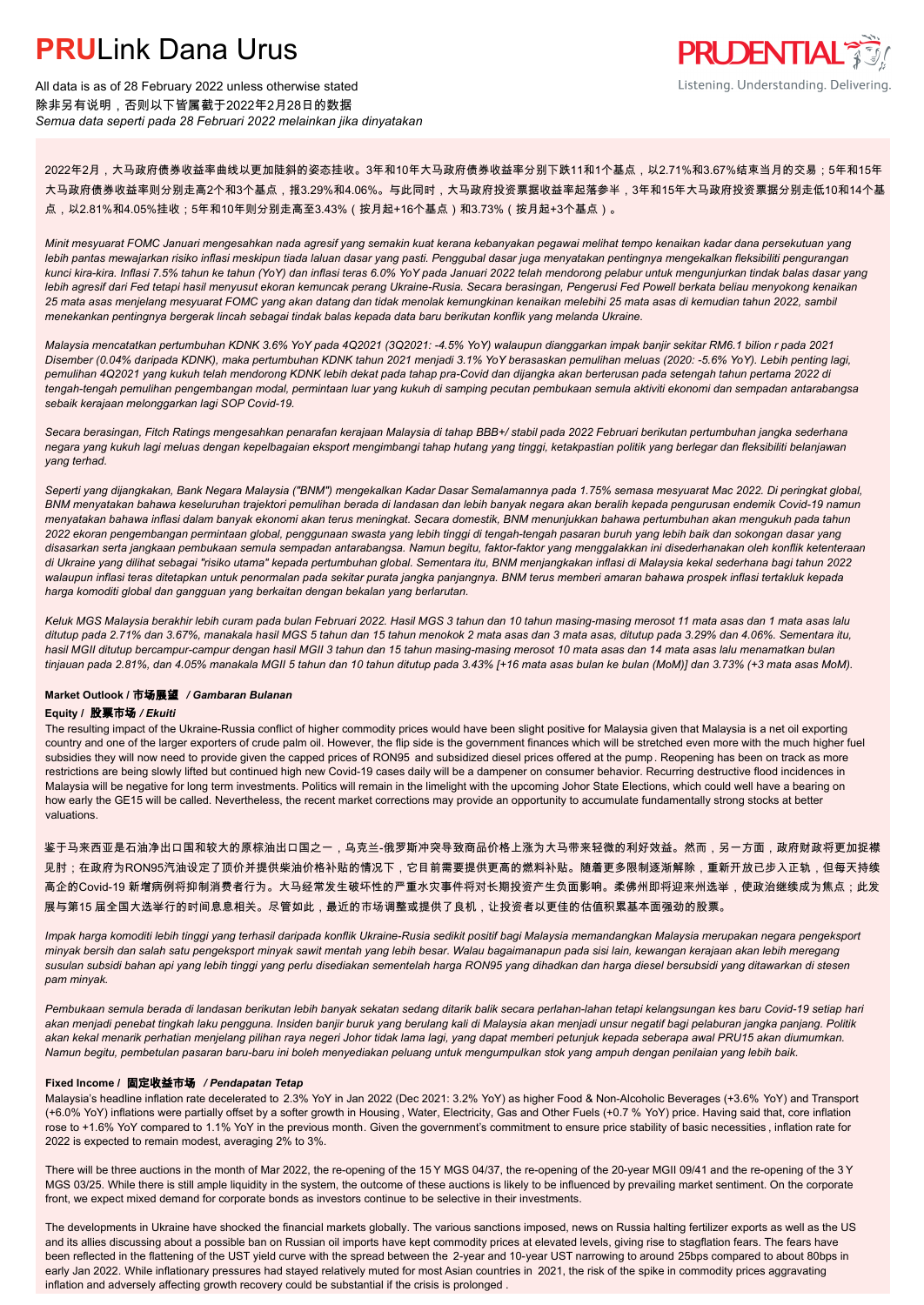

All data is as of 28 February 2022 unless otherwise stated 除非另有说明,否则以下皆属截于2022年2月28日的数据 *Semua data seperti pada 28 Februari 2022 melainkan jika dinyatakan*

Malaysia's sovereign yield curve closed mixed in the month of Feb 2022. Globally, markets were driven by inflation concerns and the worsened Ukraine-Russia crisis in the month while the domestic bond market remained resilient during this period. We expect the soaring oil prices, the great uncertainty over the Ukraine-Russia crisis as well as the pace and extent of the Fed's policy normalization to be the focus of investors amid a lack of domestic catalyst in the near future . For 2022, we believe the main themes surrounding the Malaysian bond market are Malaysia's economic growth , monetary policy normalization, potential general elections and the supply-demand dynamics. On balance, we still see bonds facing some headwinds in the medium-term on the back of an expected sustainable economic recovery, still unfavourable demand-supply dynamics and some inflationary pressures, triggered by elevated global commodity prices.

马来西亚总体通货膨胀率于2022年1月按年减速到2.3%(2021年12月:按年3.2%)。食品与非酒精饮料和运输走高,按年分别起+3.6%和+6.0%;但住 房、水、电、天然气和其他燃料价格(按年+0.7%)增长放缓部分抵消了其他类别走高带来的影响。尽管如此,核心通货膨胀按年增长到+1.6%,比较之前一个月的是 按年1.1%。鉴于政府承诺确保必需品价格稳定,预计 2022 年的通货膨胀率将保持在 2% 至 3% 的适中范围。

2022年3月将有三项招标,包括15年期大马政府债券04/37、20年期大马政府投资票据09/41和3年期大马政府债券03/25的增额发行。尽管系统中仍有充裕的流动 性,这些招标的结果料将取决于当前的市场情绪。企业债券方面,我们预料市场对企业债券的需求将参差不齐,因为投资者继续在投资方面保持选择性。

乌克兰的事态发展在全球金融市场抛下了震撼弹。各种制裁的实施、俄罗斯中止化肥出口以及美国和其盟友讨论可能禁止俄罗斯石油进口等消息使大宗商品价格处于 高位,引发了市场对滞胀的担忧。这种顾虑反映在美国国债收益率曲线的趋平走势上,两年期和 10 年期美国国债收益率之间的利差收窄至 25 个基点左右,2022 年 1 月上旬的是约为 80 个基点。尽管大多数亚洲国家2021 年的通胀压力相对保持温和,如果危机持续下去,大宗商品价格飙升加剧通货膨胀并对增长复苏产生不利影响 的风险可能会很大。

2022年2月,马来西亚主权收益率曲线以起落参半的姿态挂收。在全球范围内,市场受到通胀顾虑和月内乌克兰-俄罗斯危机恶化的左右,而国内债券市场在此期间保 持坚韧。在近期国内缺乏催化剂的情况下,我们预计油价飙升、乌俄危机引发的巨大不确定性以及美联储政策正常化的步伐和程度将成为投资者关注的焦点。2022 年,我们认为围绕马来西亚债券市场的关键主题包括大马的经济增长、货币政策正常化、潜在的全国大选以及供需动态。总的来说,在预期的可持续经济复苏、依然 不利的供需动态和全球大宗商品价格上涨引发通胀压力的背景下,我们仍然认为债券将在中期内面临逆风。

*Kadar inflasi utama Malaysia berkurangan kepada 2.3% YoY pada Januari 2022 (Disember 2021: 3.2% YoY) berikutan Makanan & Minuman Bukan Alkohol (+ 3.6% YoY) yang lebih tinggi dan inflasi Pengangkutan (+ 6.0% YoY) sebahagiannya diimbangi oleh pertumbuhan harga yang lebih lembut sektor Perumahan, Air, Elektrik, Gas dan Bahan Api Lain (+0.7% YoY). Oleh yang demikian, inflasi teras meningkat kepada + 1.6% YoY berbanding 1.1% YoY pada bulan sebelumnya. Mengambil kira komitmen kerajaan untuk memastikan kestabilan harga keperluan asas, kadar inflasi bagi 2022 dijangka akan kekal sederhana, dengan purata 2% hingga 3%.*

*Terdapat tiga lelongan pada bulan Mac 2022, pembukaan semula MGS 04/37, pembukaan semula MGII 20 tahun 09/41 dan pembukaan semula MGS 03/25. Meskipun kecairan dalam sistem masih mengucur, hasil lelongan ini mungkin akan dipengaruhi oleh sentimen pasaran semasa. Meninjau sektor korporat, kami menjangkakan permintaan ke atas bon korporat akan bercampur-campur memandangkan para pelabur terus selektif dalam pelaburan mereka.*

*Perkembangan di Ukraine telah mengejutkan pasaran kewangan di seluruh dunia. Susulan pelbagai sekatan yang dikenakan, berita mengenai eksport baja Rusia yang terhenti, begitu juga AS dan sekutunya membincangkan tentang kemungkinan pengharaman import minyak Rusia telah menetapkan harga komoditi pada paras yang tinggi telah menimbulkan ketakutan stagflasi. Ketakutan dicerminkan oleh keluk hasil UST yang mendatar, dengan spread antara UST 2 tahun dan 10 tahun menyempit sekitar 25 mata asas berbanding kira-kira 80 mata asas pada awal Januari 2022. Walaupun tekanan inflasi masih lagi rendah secara relatif bagi kebanyakan negara Asia pada tahun 2021, namun risiko kenaikan harga komoditi yang memburukkan lagi inflasi dan menjejaskan pemulihan pertumbuhan boleh menjadi cukup besar jika krisis tersebut berpanjangan.*

*Keluk hasil kerajaan Malaysia ditutup bercampur-campur pada bulan Februari 2022. Di peringkat global, pasaran didorong oleh kebimbangan inflasi dan krisis Ukraine-Rusia yang semakin parah pada bulan itu sementara pasaran bon domestik kekal mapan dalam tempoh yang sama. Kami menjangkakan harga minyak akan melambung tinggi, ketakpastian yang besar seputar krisis Ukraine-Rusia serta tempo dan tahap normalisasi dasar Fed akan menjadi tumpuan pelabur di tengah-tengah kekurangan pemangkin domestik dalam masa terdekat. Bagi tahun 2022, kami percaya tema utama yang menyelubungi pasaran bon Malaysia adalah pertumbuhan ekonomi Malaysia, normalisasi dasar monetari, kemungkinan pilihan raya umum dan dinamik permintaan-penawaran. Menyorot keseimbangan, kami masih melihat bon yang mendepani tantangan dalam jangka sederhana susulan pemulihan ekonomi yang dijangkakan, dinamik permintaan-penawaran yang suram dan sebilangan tekanan inflasi yang dicetuskan oleh harga komoditi global yang meningkat.*

#### **Fund Review & Strategy /** 基金表现评论与投资策略 */ Tinjauan dan Strategi Dana*

The Fund returned 2.24% for the month, underperforming the benchmark return of 3.35% by 1. 11%. Year-to-date, the Fund returned -1.48%, underperforming the benchmark return of -0.72% by 0.76%.

For equity, the underperformance in February was mainly due to the Fund's underweight positions in the plantation sector and overweight in selected technology stocks . For fixed income, the outperformance was attributed to a recovery in certain bond prices following a decline in January. The Malaysian bond market has been relatively subdued despite significant global volatility in global rates markets.

As of end-February 2022, the Fund has 70.2% exposure in equities and 29.8% in bonds (versus Neutral position of 70:30 equity:bond).

本基金月内交出2.24%回酬,跑输提供3.35%回酬的基准1.11%。年度至今,基金回酬为-1.48%,较回酬为-0.72%的基准逊色0.76%。

股票投资方面,2月份表现逊色主要是因为基金减持种植和加码特定科技股。至于固定收益,月内表现优异归功于特定债券价格继1月份下跌后反弹。尽管全球利率市场大幅波动,马来 西亚债券市场相对走势温和。

#### 截至2022年2月底,此基金在股票的投资比重为70.2%,债券的是29.8%(对比70:30股票:债券的中和部署)。

*Dana menyampaikan pulangan 2.24% untuk bulan ini, tidak mengatasi pulangan penanda aras 3.35% sebanyak 1.11%. Sejak awal tahun hingga bulan tinjauan, Dana mengembalikan pulangan -1.48%, tidak mengatasi pulangan penanda aras -0.72% sebanyak 0.76%.*

*Kemerosotan prestasi ekuiti pada bulan Februari disebabkab terutamanya oleh kekurangan pegangan Dana dalam sektor perladangan dan pegangan berlebihan dalam stok teknologi terpilih. Prestasi memberangsangkan pendapatan tetap pula disumbangkan oleh pemulihan harga bon tertentu selepas mencatat penurunan pada bulan Januari. Pasaran bon Malaysia secara relatifnya agak lemah walaupun terdapat ketaktentuan sejagat yang ketara di pasaran kadar global.*

*Sehingga akhir Februari 2022, Dana mempunyai 70.2% pendedahan dalam ekuiti dan 29.8% dalam bon (berbanding kedudukan Neutral 70:30 ekuiti:bon).*